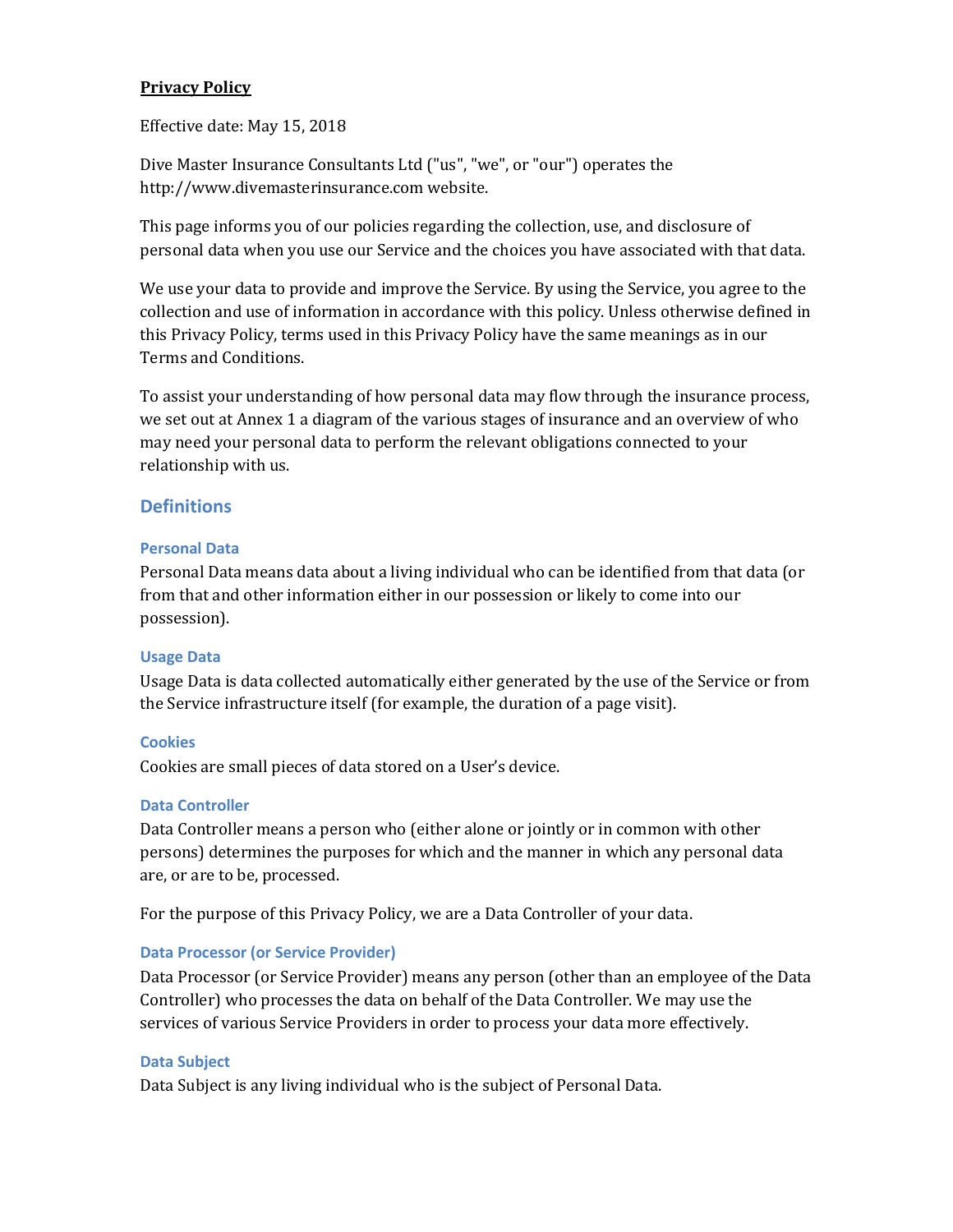#### **User**

The User is the individual using our Service. The User corresponds to the Data Subject, who is the subject of Personal Data.

# **Information Collection And Use**

We collect several different types of information for various purposes to provide and improve our Service to you.

#### **Types of Data Collected**

#### *Personal Data*

While using our Service, we may ask you to provide us with certain personally identifiable information that can be used to contact or identify you ("Personal Data"). We collect personal data about you in two main ways: directly from you and from third parties.

- Direct interactions. You may give us certain data including your identity and contact data and other personal data required for the purpose of entering into a policy with us
- Third parties or publicly available sources. We may receive personal data about you from various third parties such as your employer, other insurers or brokers who you have communicated with in relation to your policy, anti-fraud databases, sanctions lists, court judgements and other databases, government agencies, open electoral register or in the event of a claim, third parties including the other party to the claim (claimant / defendant), witnesses, experts (including, where applicable, medical experts), loss adjustors, solicitors and claim handlers. We may also collect data about you from third parties who take out a policy with us and are required to provide your information, e.g., where you will be a named beneficiary of the policy or where a family member has taken out a policy which requires personal information about you.

The sources where we collect your personal data will depend on your particular circumstances. For us to provide insurance quotes, policies, process any claims you may have in connection with one of our policies (whether it is between you and us, or a third party and us but under which you have a claim) and to deal with any concerns, we will need to collect and process certain personal data about you.

The types of personal data we may have to process will depend on the nature of your policy, claim and / or complaint and may include the following information set out in Table 1 below.

| Type of                                                        | <b>Details about the Data</b>                                                                                                                                                                                                                                                                                          |  |
|----------------------------------------------------------------|------------------------------------------------------------------------------------------------------------------------------------------------------------------------------------------------------------------------------------------------------------------------------------------------------------------------|--|
| <b>Personal Data</b>                                           |                                                                                                                                                                                                                                                                                                                        |  |
| Identity and<br>where<br>applicable,<br>identification<br>data | Including: given names, title, gender, age, nationality, date and place of birth,<br>marital status, employer, job title, employment history, family details (including<br>information about their relationship to you), identification numbers issued by<br>government bodies or agencies, tax identification number. |  |
| Contact data                                                   | Including: email address, telephone number, address                                                                                                                                                                                                                                                                    |  |
| Financial data                                                 | Including: bank account or payment card details, income or other financial<br>information                                                                                                                                                                                                                              |  |

### **Table 1: Overview of the Type of Personal Data We Collect About You**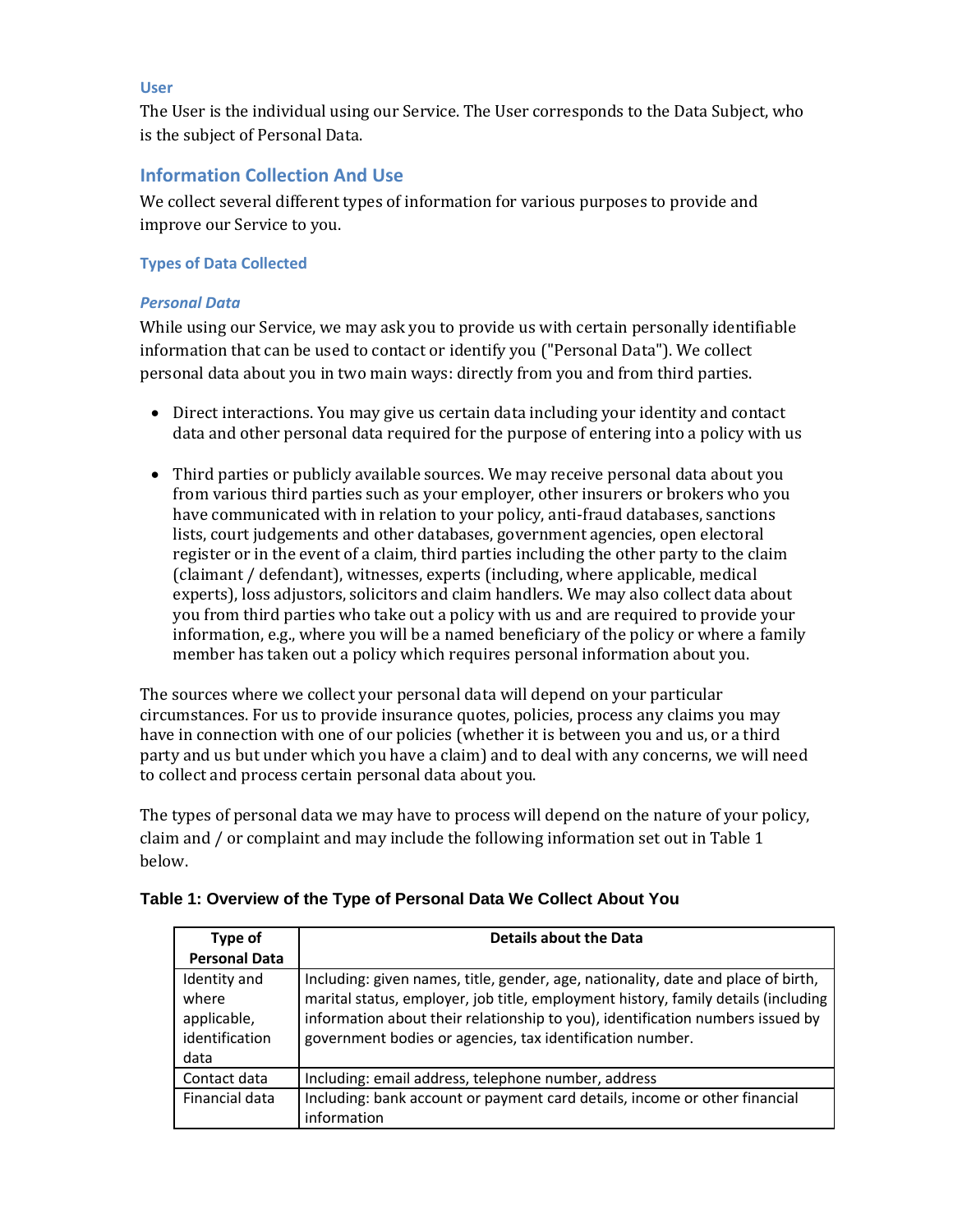| Type of              | <b>Details about the Data</b>                                                        |
|----------------------|--------------------------------------------------------------------------------------|
| <b>Personal Data</b> |                                                                                      |
| Risk data            | Including: information about you which we need to collect in order to assess the     |
|                      | risk to be (re)insured and to provide a suitable quote. In relation to certain lines |
|                      | of business such as personal accident, this may include data relating to your        |
|                      | health or other special categories of personal data. It may also include             |
|                      | information about criminal convictions.                                              |
| Policy data          | Including: information about the quotes you receive and policies you take out        |
| Credit and anti-     | Including: data about sanctions, criminal offences and information received from     |
| fraud data           | anti-fraud databases relating to you (including credit history, where applicable)    |
| Previous and         | Including: information about previous and current claims (such as unrelated          |
| current claim        | insurance cover with us). This may include data relating to your health, criminal    |
| data                 | convictions, third party reports or special categories of personal data.             |
| Special              | Given our business, we consider it will only be necessary to process this            |
| categories of        | information in limited circumstances such as to process a personal accident          |
| personal data        | claim where we may need information about your health. We may also need              |
|                      | information about your criminal convictions in order to process any claim or         |
|                      | complaint.                                                                           |

We may use your Personal Data to contact you with newsletters, marketing or promotional materials and other information that may be of interest to you. You may opt out of receiving any, or all, of these communications from us by following the unsubscribe link or instructions provided in any email we send.

### *Personal Data*

While using our Service, we may ask you to provide us with certain personally identifiable information that can be used to contact or identify you ("Personal Data"). Personally identifiable information may include, but is not limited to

### *Personal information of others*

If you give us information about another person (for example a family member or a client), it is your responsibility to ensure and confirm that:

- you have told the individual who Dive Master Insurance is and how we use personal information (as set out in this Privacy Policy); and
- you have permission from this individual to provide their personal information (including any sensitive personal data) to us and for us to process it, as set out in this Privacy Policy.

#### *Usage Data*

We may also collect information that your browser sends whenever you visit our Service or when you access the Service by or through a mobile device ("Usage Data").

This Usage Data may include information such as your computer's Internet Protocol address (i.e. IP address), browser type, browser version, the pages of our Service that you visit, the time and date of your visit, the time spent on those pages, unique device identifiers and other diagnostic data.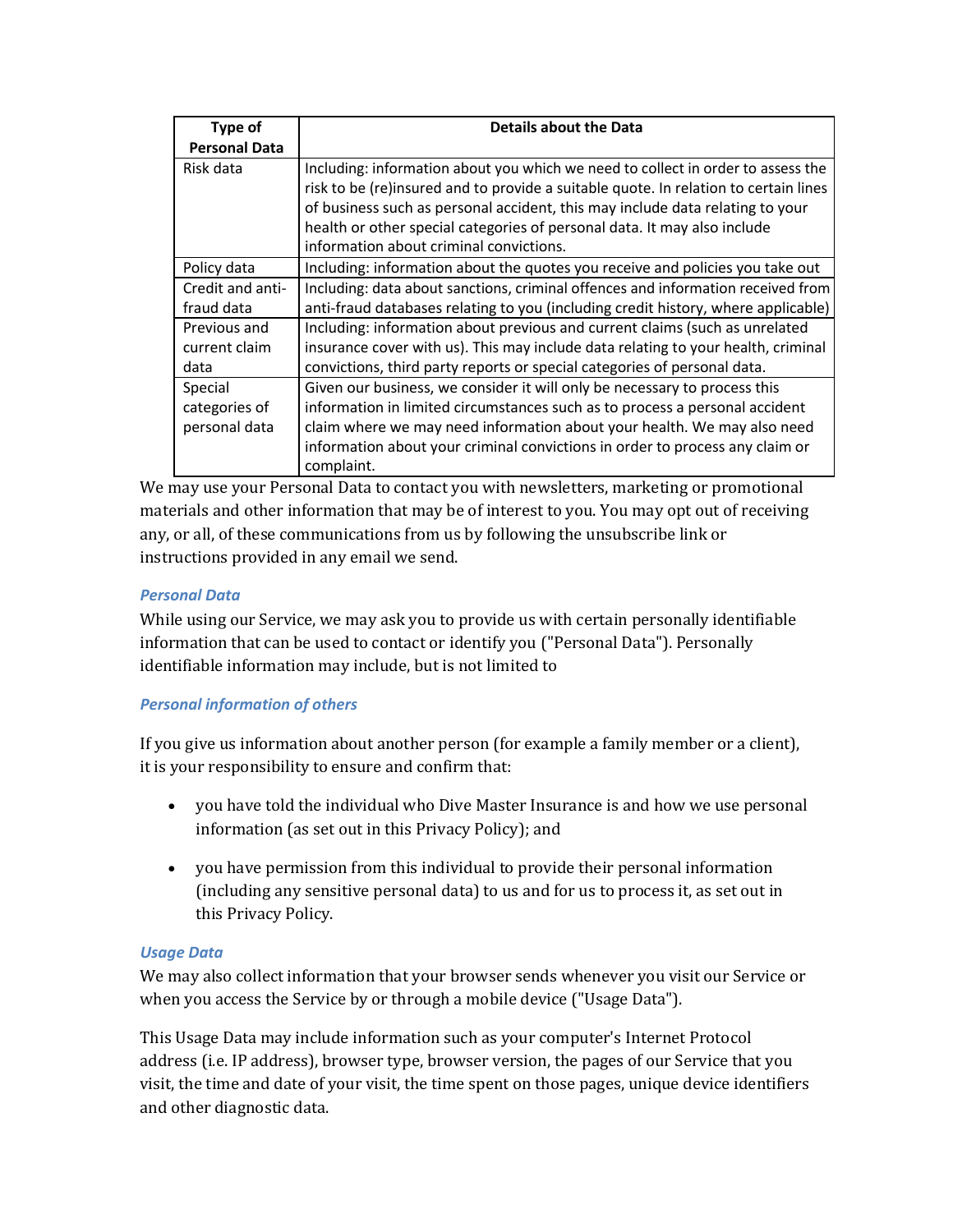When you access the Service by or through a mobile device, this Usage Data may include information such as the type of mobile device you use, your mobile device unique ID, the IP address of your mobile device, your mobile operating system, the type of mobile Internet browser you use, unique device identifiers and other diagnostic data.

## *Location Data*

We may use and store information about your location if you give us permission to do so ("Location Data"). We use this data to provide features of our Service to improve and customize our Service.

You can enable or disable location services when you use our Service at any time through your device settings.

## *Tracking Cookies Data*

We use cookies and similar tracking technologies to track the activity on our Service and hold certain information.

Cookies are files with small amounts of data which may include an anonymous unique identifier. Cookies are sent to your browser from a website and stored on your device. Tracking technologies also used are beacons, tags, and scripts to collect and track information and to improve and analyze our Service.

You can instruct your browser to refuse all cookies or to indicate when a cookie is being sent. However, if you do not accept cookies you may not be able to use some portions of our Service.

Examples of Cookies we use:

- **Session Cookies.** We use Session Cookies to operate our Service.
- **Preference Cookies.** We use Preference Cookies to remember your preferences and various settings.
- **Security Cookies.** We use Security Cookies for security purposes.
- **Advertising Cookies.** Advertising Cookies are used to serve you with advertisements that may be relevant to you and your interests.

# **Use of Data**

Dive Master Insurance Consultants Ltd uses the collected data for various purposes:

- To help us identify products and services that may be of interest to you.
- To use as part of the business operations including underwriting, determining premiums, managing claims, credit broking, fraud prevention, assessing risk and offering renewals.
- To provide and maintain our Service.
- To notify you about changes to our Service.
- To allow you to participate in interactive features of our Service when you choose to do so.
- To provide customer support.
- To gather analysis or valuable information so that we can improve our Service.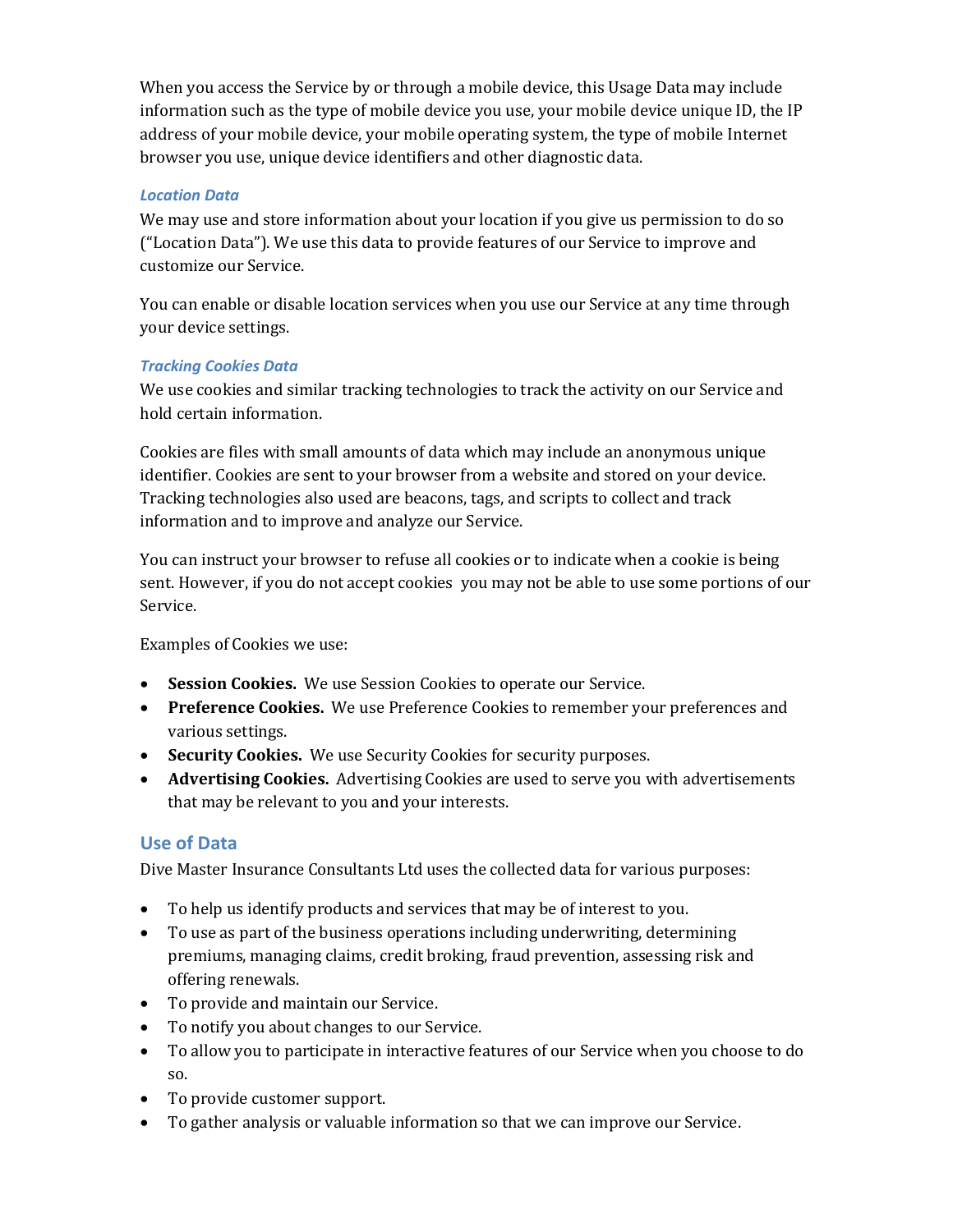- To monitor the usage of our Service.
- To detect, prevent and address technical issues.
- To provide you with news, special offers and general information about other goods, services and events which we offer that are similar to those that you have already purchased or enquired about unless you have opted not to receive such information.

We may, as a matter of law, and without requiring notice or consent, use your information for crime and fraud prevention, systems administration for Dive Master and to monitor and/or enforce Dive Master compliance with any regulatory rules and codes.

We also use the information we collect for other legitimate business purposes, such as to:

- Send you advertisements, notices and other information regarding our products and services, including notifying you about special promotions;
- Respond to your enquiries or support requests;
- Invite you to participate in surveys regarding our products or services;

### *How Dive Master use your data and the legal basis for doing so*

We will only use your personal data when the law allows us to. Most commonly, we will use your personal data in the following circumstances:

- Where it is necessary for our legitimate interests (or those of a third party) and your interests and fundamental rights do not override those interests.
- Where we need to comply with a legal or regulatory obligation.
- If you have a policy with us or otherwise benefit from a policy which a third party (such as an employer or family member) has entered into with us, where we need to perform the contract we are about to enter into or have entered into with you or the relevant third party.

It may be necessary for us to process your personal data such as policy data and claims data using automated analysis and human discretion to ensure premiums properly reflect the relevant underlying risks. This may also be used to ensure our claims processes are fully effective. We do not use any special categories of sensitive personal data such as information about your health or criminal convictions for profiling purposes.

In Table 2 below, we have set out a description of the ways we plan to use your personal data, and the legal basis we rely on to do so. We have also identified what our legitimate interests are where appropriate. Note that we may process your personal data for more than one lawful purpose depending on the specific purpose for which we are using your data.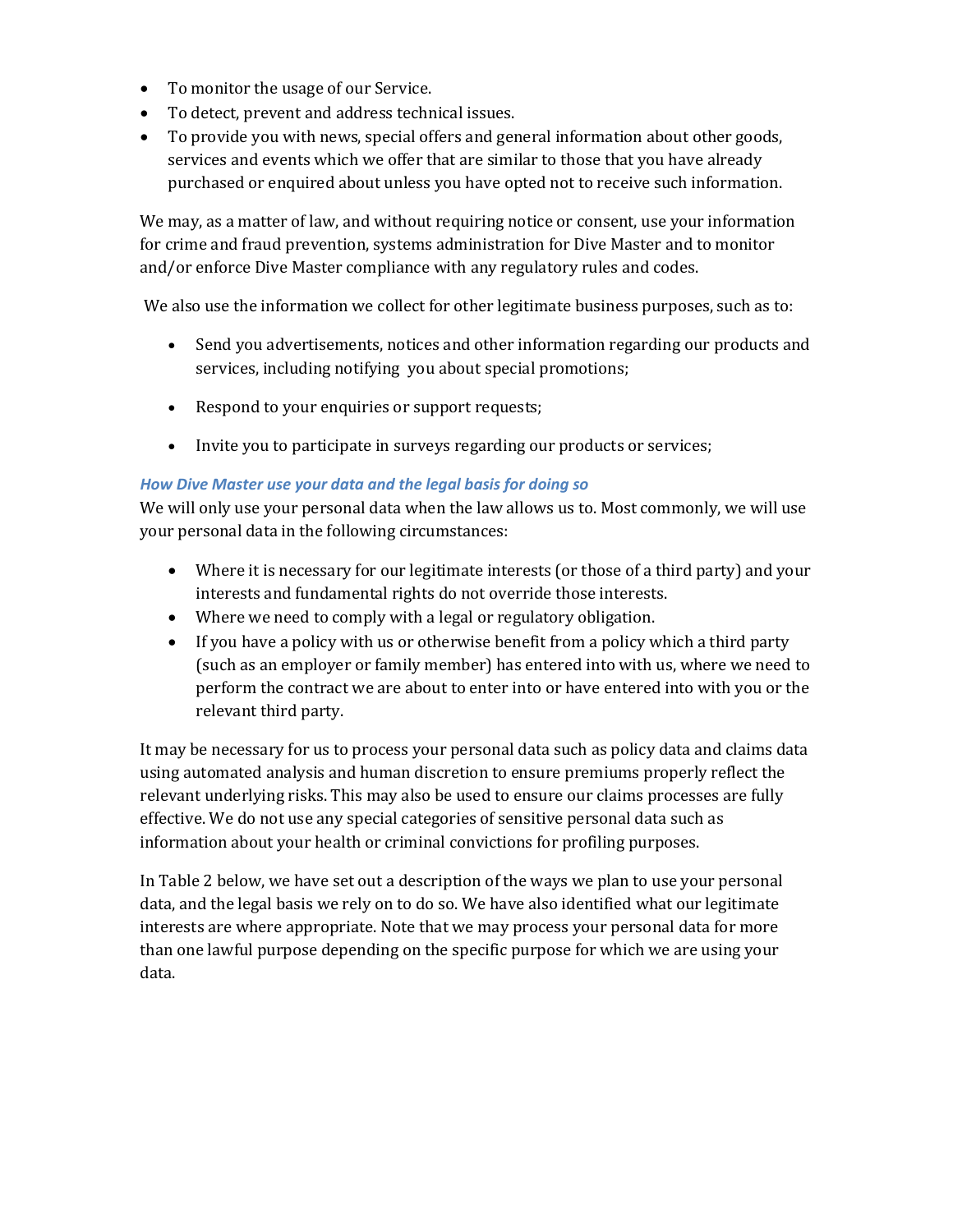# **Table 2: Overview of Legal Basis Relied on by Us to Process Your Personal Data**

| <b>Purpose / Activity</b>                                                                                                                                                                                                                                                    | <b>Type of Data</b>                                                                                                                | Lawful basis for processing<br>including basis of legitimate interest                                                                                                                                                                                                                                                                                                                             |  |  |  |
|------------------------------------------------------------------------------------------------------------------------------------------------------------------------------------------------------------------------------------------------------------------------------|------------------------------------------------------------------------------------------------------------------------------------|---------------------------------------------------------------------------------------------------------------------------------------------------------------------------------------------------------------------------------------------------------------------------------------------------------------------------------------------------------------------------------------------------|--|--|--|
| <b>Quotation / Inception</b>                                                                                                                                                                                                                                                 |                                                                                                                                    |                                                                                                                                                                                                                                                                                                                                                                                                   |  |  |  |
| Setting you up as a<br>client, including fraud,<br>credit and anti-money<br>laundering and<br>sanctions checks                                                                                                                                                               | Identification data<br>$\bullet$<br>Contact data<br>$\bullet$<br>Financial data<br>$\bullet$<br>Credit and anti-fraud<br>data      | • Performance of a contract<br>with you<br>• Compliance with a legal<br>obligation (i.e., to ensure we<br>do not provide cover in<br>breach of applicable laws<br>and regulations)<br>• Legitimate interests (i.e., to<br>ensure you are within our<br>acceptable risk profile)                                                                                                                   |  |  |  |
| Evaluating the risks to<br>be covered and<br>matching those risks to<br>the appropriate policy<br>and premium                                                                                                                                                                | Identification data<br>Risk data<br>Policy data<br>$\bullet$<br>Previous claims data<br>Credit and anti-fraud<br>data              | • Performance of a contract<br>with you<br>• Legitimate interests (i.e., to<br>determine the likely risk<br>profile and appropriate<br>insurance product and<br>premium)<br>• Compliance with a legal<br>obligation (i.e., to ensure we<br>do not provide cover in<br>breach of applicable laws<br>and regulations)                                                                               |  |  |  |
| <b>Policy Administration</b>                                                                                                                                                                                                                                                 |                                                                                                                                    |                                                                                                                                                                                                                                                                                                                                                                                                   |  |  |  |
| Collecting or refunding<br>premium to an<br>individual                                                                                                                                                                                                                       | Identification data<br>$\bullet$<br>Contact data<br>Financial data                                                                 | • Performance of a contract<br>with you<br>• Legitimate interests (e.g., to<br>recover debts due to us)                                                                                                                                                                                                                                                                                           |  |  |  |
| General client care,<br>including<br>communicating with<br>you in relation to<br>administration and<br>requested changes to<br>your policy. We may<br>also send you updates<br>regarding any policy<br>you have taken out<br>with us or under which<br>you are a beneficiary | Identification data<br>$\bullet$<br>Contact data<br>Policy data<br>Risk details<br>$\bullet$<br>Current and previous<br>claim data | • Performance of a contract<br>with you<br>• Legitimate interest (i.e., so<br>that we can correspond<br>effectively with our insureds<br>/ policy holders,<br>beneficiaries in relation to<br>policies or those who have<br>made claims pursuant to or<br>connected to a policy<br>entered into with us. This<br>information will also<br>facilitate the processing and<br>payment of claims (see |  |  |  |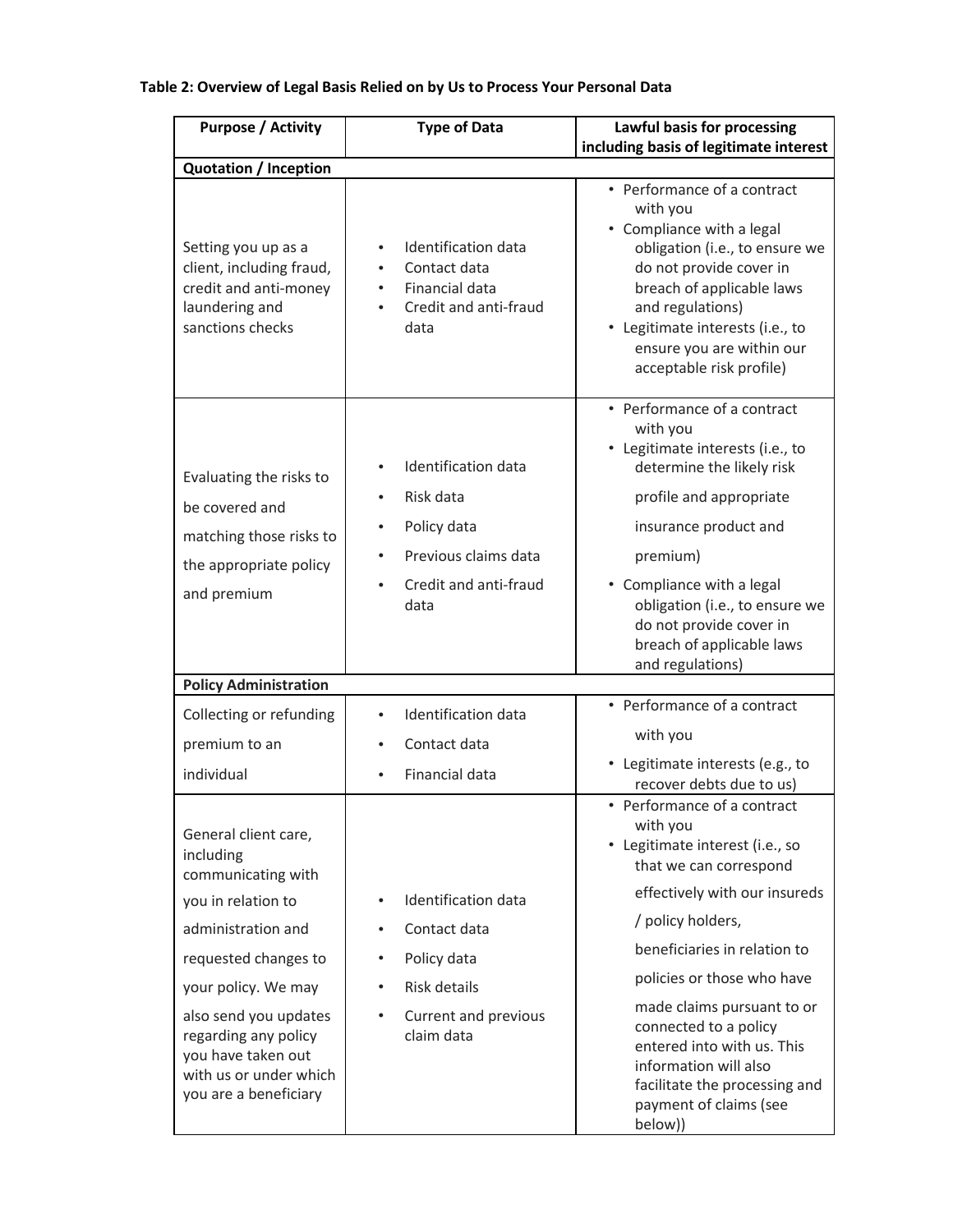| <b>Claims Processing</b>                                                                                                                      |                                                                                                                                                                                                                                                                                                                                                                                                                                                                |                                                                                                                                                                                                                                                                         |
|-----------------------------------------------------------------------------------------------------------------------------------------------|----------------------------------------------------------------------------------------------------------------------------------------------------------------------------------------------------------------------------------------------------------------------------------------------------------------------------------------------------------------------------------------------------------------------------------------------------------------|-------------------------------------------------------------------------------------------------------------------------------------------------------------------------------------------------------------------------------------------------------------------------|
| Managing all aspects of<br>claims handling and<br>processing, including<br>fraud, credit and<br>Anti-money laundering<br>and sanctions checks | Identification data<br>$\bullet$<br>Contact data<br>$\bullet$<br>Risk data<br>$\bullet$<br>Financial data<br>٠<br>Policy data<br>$\bullet$<br>Current and previous<br>claim data<br>Credit and anti-fraud<br>data<br>See section below concerning<br>instances where we might need<br>special categories of sensitive<br>personal data including<br>information about your health                                                                              | • Performance of a contract<br>with you<br>• Legitimate interests (i.e., to<br>assess the veracity and<br>quantum of claim(s))<br>• Compliance with a legal<br>obligation (i.e., to ensure we<br>do not pay a claim in breach<br>of applicable laws and<br>regulations) |
| Defending or making<br>legal claims                                                                                                           | and criminal convictions<br>Identification data<br>$\bullet$<br>Contact data<br>$\bullet$<br>Risk data<br>$\bullet$<br>Financial data<br>$\bullet$<br>Policy data<br>$\bullet$<br>Current and previous<br>$\bullet$<br>claim data<br>Credit and anti-fraud<br>data<br>See section below concerning<br>instances where we might need<br>special categories of sensitive<br>personal data including<br>information about your health<br>and criminal convictions | • Performance of a contract<br>with you<br>• Legitimate interests (i.e., to<br>defend or make necessary<br>legal claims)<br>• Compliance with a legal<br>obligation (i.e., to ensure we<br>comply with all applicable<br>rules and laws)                                |
| Investigating and<br>assisting where<br>applicable in the<br>prosecution of fraud                                                             | · Identification data<br>Contact data<br>Risk data<br><b>Financial data</b><br>Policy data<br>Current and previous<br>claim data<br>Credit and anti-fraud<br>data<br>See section below concerning<br>instances where we might need<br>special categories of sensitive<br>personal data including<br>information about your health<br>and criminal convictions                                                                                                  | • Performance of a contract<br>with you<br>• Legitimate interests (i.e., to<br>assist with the prevention or<br>detection of fraud)<br>• Compliance with a legal<br>obligation (i.e., to ensure we<br>comply with all applicable<br>rules and laws)                     |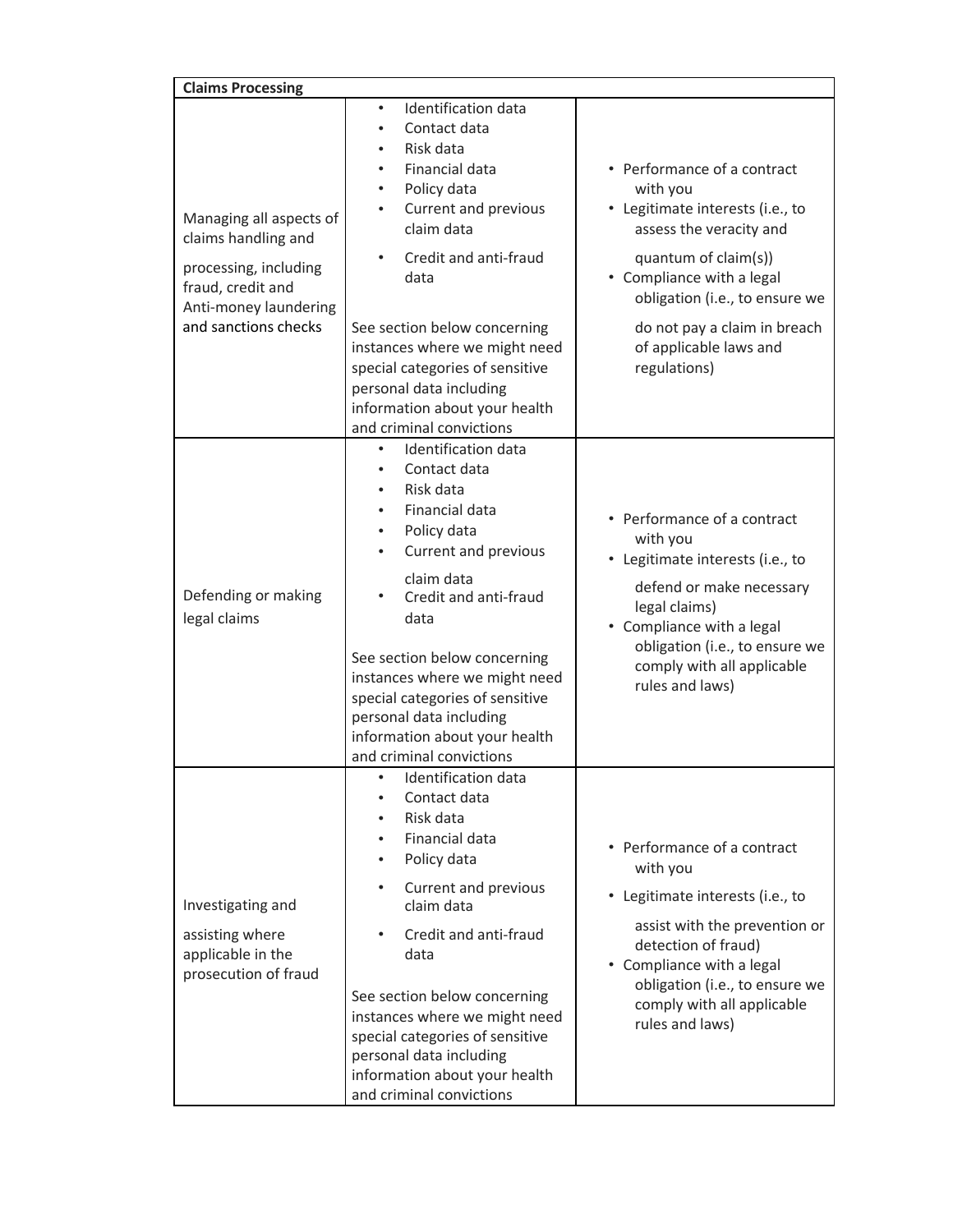| <b>Purpose / Activity</b>                                                           | <b>Type of Data</b>                                                                                                                                                                                                                                                                                                                                                    | Lawful basis for processing                                                                                                                                                |  |
|-------------------------------------------------------------------------------------|------------------------------------------------------------------------------------------------------------------------------------------------------------------------------------------------------------------------------------------------------------------------------------------------------------------------------------------------------------------------|----------------------------------------------------------------------------------------------------------------------------------------------------------------------------|--|
| <b>Renewals</b>                                                                     |                                                                                                                                                                                                                                                                                                                                                                        | including basis of legitimate interest                                                                                                                                     |  |
| Where you have taken                                                                |                                                                                                                                                                                                                                                                                                                                                                        | • Performance of a contract<br>with you                                                                                                                                    |  |
| out a policy as an<br>individual, contacting<br>you in order to renew<br>the policy | Identification data<br>Contact data<br>Policy data                                                                                                                                                                                                                                                                                                                     | Legitimate interests (i.e., to<br>correspond with insured /<br>policy holder / beneficiary to<br>facilitate the placing of<br>applicable cover under<br>insurance policies |  |
| <b>Other Uses</b>                                                                   |                                                                                                                                                                                                                                                                                                                                                                        |                                                                                                                                                                            |  |
| Transfers of books of<br>business, company<br>sales and<br>reorganisations          | Identification data<br>$\bullet$<br>Contact data<br>٠<br>Risk data<br>$\bullet$<br>Financial data<br>$\bullet$<br>Policy data<br>$\bullet$<br>Current and previous<br>$\bullet$<br>current claims data<br>Credit and anti-fraud<br>data<br>See section below concerning<br>instances where we might need<br>special categories of sensitive<br>personal data including | Legitimate interests (i.e., to<br>$\bullet$<br>structure our business<br>appropriately)<br>• Compliance with a legal<br>obligation                                         |  |
|                                                                                     | information about your health<br>and criminal convictions<br>Identification data<br>$\bullet$                                                                                                                                                                                                                                                                          |                                                                                                                                                                            |  |
| Complying with our<br>legal obligations                                             | Contact data<br>$\bullet$<br>Risk data<br>$\bullet$<br>Financial data<br>$\bullet$<br>Policy data<br>$\bullet$<br>Current and previous<br>claims data<br>Credit and anti-fraud<br>data                                                                                                                                                                                 | • Compliance with a legal<br>obligation                                                                                                                                    |  |
|                                                                                     | See section below concerning<br>instances where we might need<br>special categories of sensitive<br>personal data including<br>information about your health<br>and criminal convictions                                                                                                                                                                               |                                                                                                                                                                            |  |
| General risk modelling<br>and underwriting                                          | Identity / identification<br>$\bullet$<br>data<br>Contact data<br>$\bullet$<br>Risk data<br>$\bullet$<br>Financial data<br>$\bullet$<br>Policy data<br>$\bullet$<br>Current and previous<br>claims data                                                                                                                                                                | • Legitimate interests (i.e., to<br>build risk models that allow for the<br>acceptance of risk with appropriate<br>premiums)                                               |  |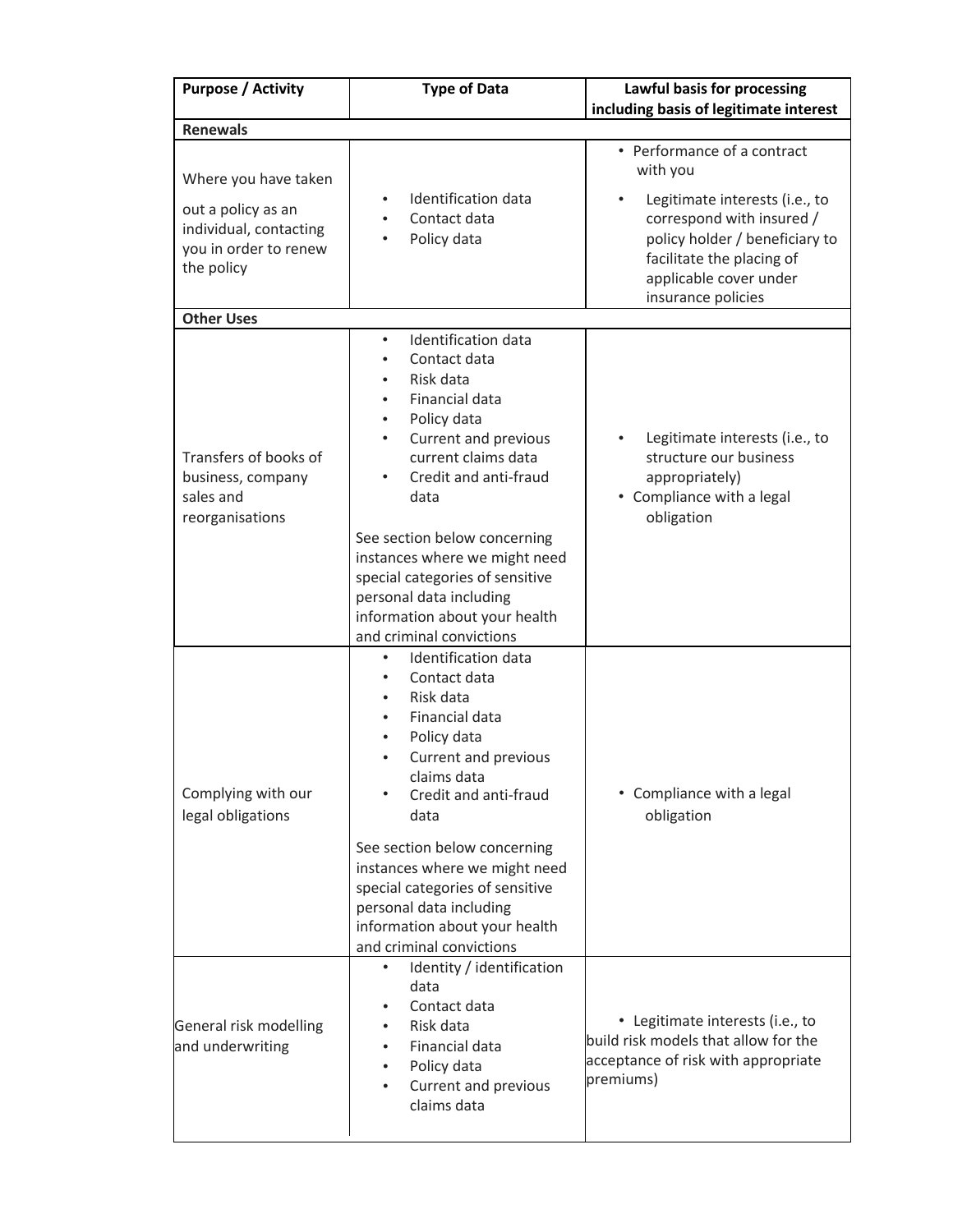**Special Categories of Data:** As we have indicated in Table 1 and Table 2 above, in order to process certain polices and / or claims connected to those policies, it may be necessary for us to collect and process certain special categories of data. However where we do need this we will obtain your consent for processing this information. You may withdraw your consent to such processing at any time. However, if you withdraw your consent this may impact our ability to provide you with insurance cover or pay claims.

#### *Who else may have access to your personal data*

We may need to share your personal data information with third parties. For example, we may need to share your personal data to provide you with the insurance under your policy or to pay or otherwise investigate any claim arising from a policy entered into with us.

You insurance is secured with certain insurers whom we have binding agreements with. You can find information on the insurers privacy policy contained within the policy wordings. Examples of two of our insurance partners are:

# DTW1991[: https://www.dtw1991.com/pages/terms-and-conditions-of-use-and-privacy](https://www.dtw1991.com/pages/terms-and-conditions-of-use-and-privacy-policy)[policy](https://www.dtw1991.com/pages/terms-and-conditions-of-use-and-privacy-policy)

Ironshore Europe DA[Chttp://www.ironshore.com/ironshore-privacy-notice.php](http://www.ironshore.com/ironshore-privacy-notice.php)

Finally, in certain limited circumstances, we may be called upon to release the information we collect in response to a court order, subpoena, search warrant, law or regulation. We plan to cooperate in responding to such requests, taking appropriate measures to ensure that the requester understands the potentially sensitive nature of the information they may receive. We also reserve the right to cooperate with law enforcement authorities in investigating and prosecuting customers who violate our rules or engage in behaviour that is illegal or harmful to others or their property.

# **Retention of Data**

Dive Master Insurance Consultants Ltd will retain your Personal Data only for as long as is necessary for the purposes set out in this Privacy Policy. We will retain and use your Personal Data to the extent necessary to comply with our legal obligations (for example, if we are required to retain your data to comply with applicable laws), resolve disputes, and enforce our legal agreements and policies.

Dive Master Insurance Consultants Ltd will also retain Usage Data for internal analysis purposes. Usage Data is generally retained for a shorter period of time, except when this data is used to strengthen the security or to improve the functionality of our Service, or we are legally obligated to retain this data for longer time periods.

# **Transfer Of Data**

Your information, including Personal Data, may be transferred to, and maintained on, computers located outside of your state, province, country or other governmental jurisdiction where the data protection laws may differ to those from your jurisdiction.

If you are located outside the United Kingdom and choose to provide information to us, please note that we transfer the data, including Personal Data, to the United Kingdom and process it there.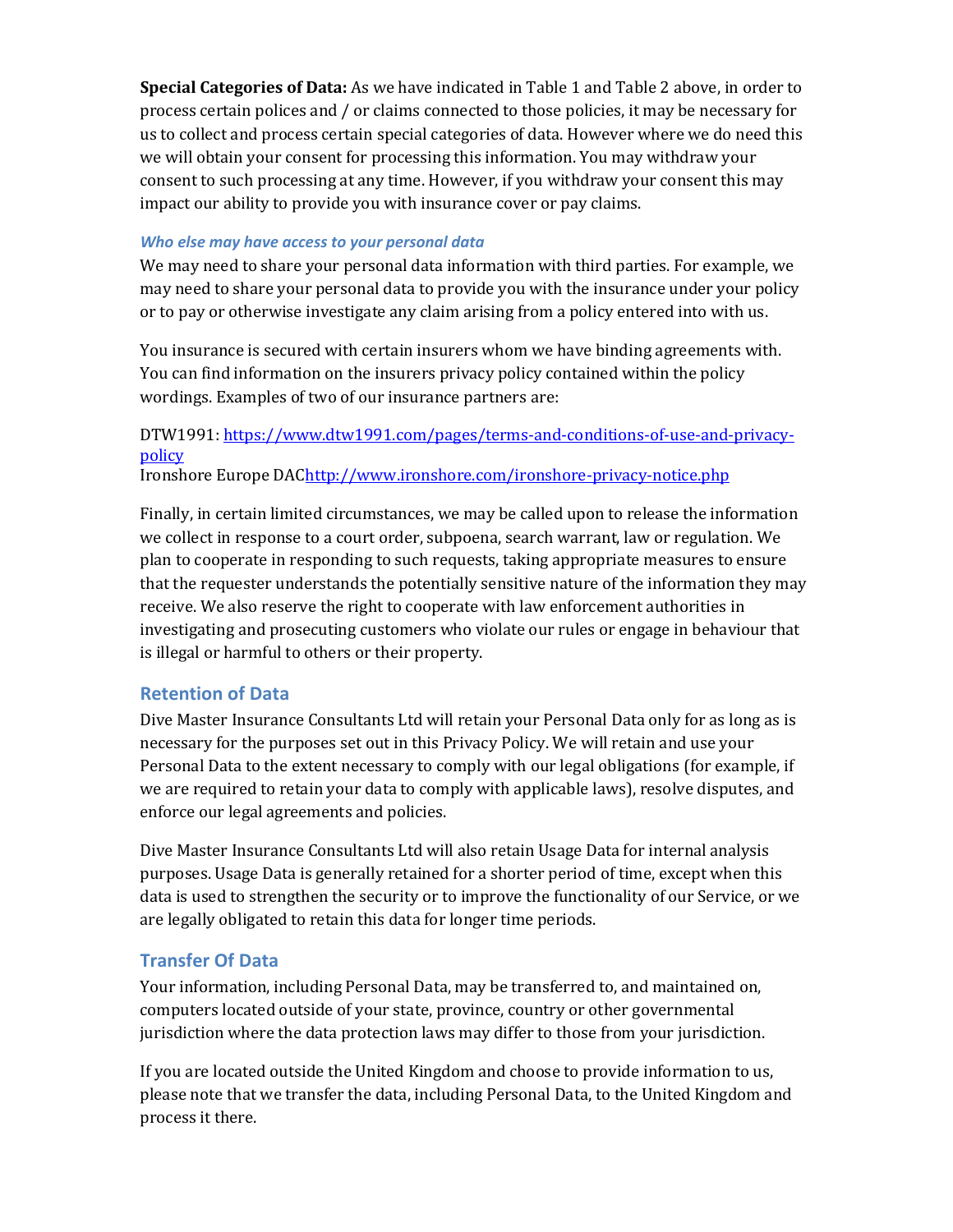Your consent to this Privacy Policy followed by your submission of such information represents your agreement to that transfer.

Dive Master Insurance Consultants Ltd will take all steps reasonably necessary to ensure that your data is treated securely and in accordance with this Privacy Policy and no transfer of your Personal Data will take place to an organization or a country unless there are adequate controls in place including the security of your data and other personal information.

# **Individuals Rights**

When the GDPR comes fully into effect on 25th May 2018 you will have the following rights:

- 1. The right to be informed We will be transparent through our Privacy Policy and Terms of Business of how Dive Master use your data
- 2. The right of access You have the right to know how your data is being used, the source of your data and your right to see it
- 3. You have the right to request your data is amended if it is inaccurate or incomplete.
- 4. The right to erasure You have the right to erase your data except to the extent that this is required as a pre-condition for the provision of insurance or for as long as a claim or complaint could be made in relation to the policy
- 5. The right to restrict processing You have the right to restrict the processing of your data except where this is required for provision of your policy
- 6. The right to data portability You have the right to data portability which allows you to obtain and re-use your personal data for your own purposes across different services. It allows you to move, copy or transfer personal data easily from one IT environment to another in a safe and secure way, without hindrance to usability.
- 7. The right to object You have the right to object and you can contact Dive Master on the contact details at the end of this statement. Alternatively, you can contact the Information Commissioner's Office: <https://ico.org.uk/>
- 8. Rights in relation to automated decision making and profiling You have the right to not have a decision made based on automated processing that produces a legal effect or a similar significant effect on you, other than what is required for the understanding of risk modelling and associated premiums.

Dive Master Insurance Consultants Ltd's Privacy Policy is designed to meet these requirements. If you have any concerns, please contact us on the contact details provided at the end of this document.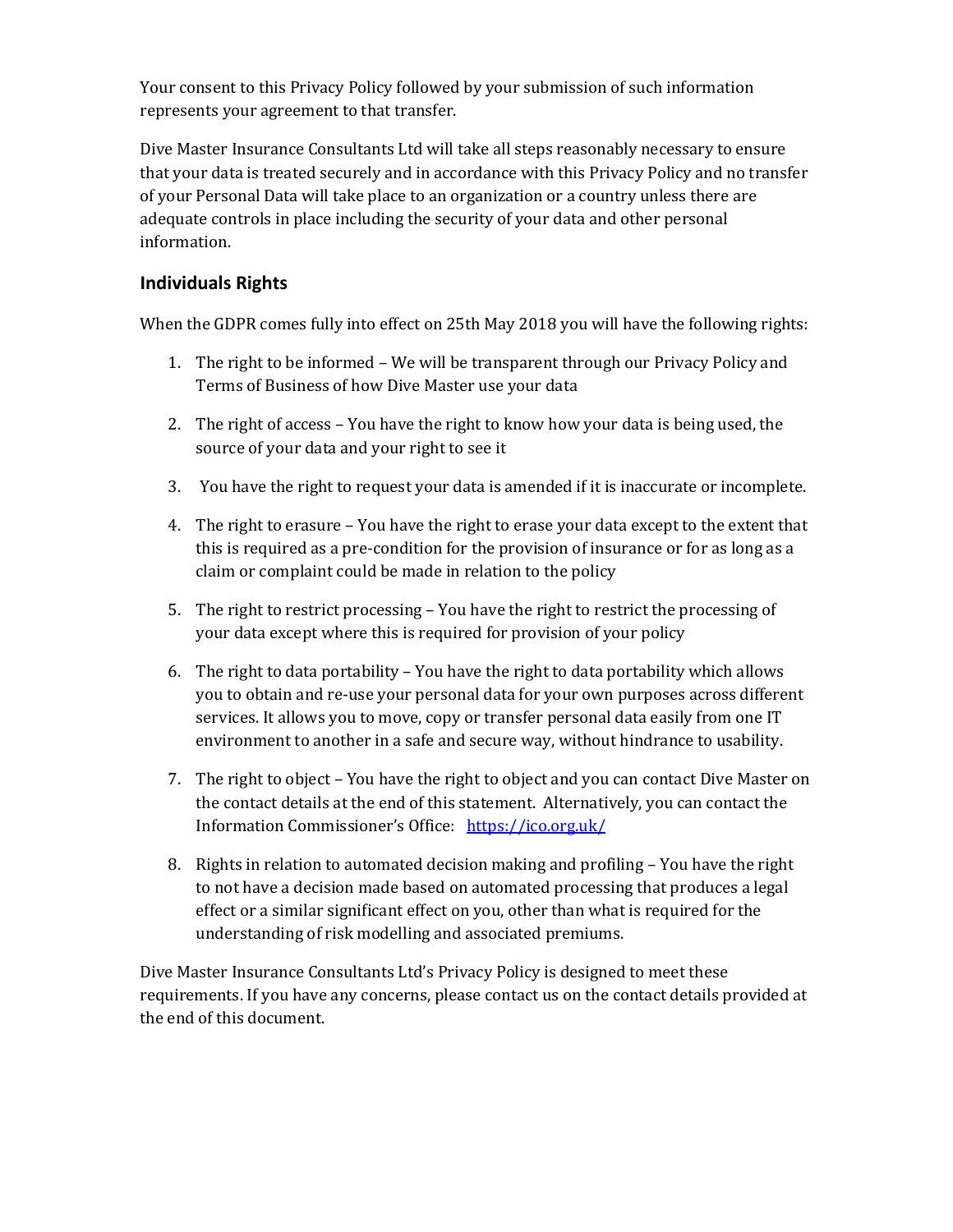# **Disclosure Of Data**

#### **Disclosure for Law Enforcement**

Under certain circumstances, Dive Master Insurance Consultants Ltd may be required to disclose your Personal Data if required to do so by law or in response to valid requests by public authorities (e.g. a court or a government agency).

### **Legal Requirements**

Dive Master Insurance Consultants Ltd may disclose your Personal Data in the good faith that such action is necessary:

- To comply with a legal obligation
- To protect and defend the rights or property of Dive Master Insurance Consultants Ltd
- To prevent or investigate possible wrongdoing in connection with the Service
- To protect the personal safety of users of the Service or the public
- To protect against legal liability

## **Security Of Data**

The security of your data is important to us, but remember that no method of transmission over the Internet, or method of electronic storage is 100% secure. While we strive to use commercially acceptable means to protect your Personal Data, we cannot guarantee its absolute security.

Dive Master maintains physical, electronic, and procedural safeguards that comply with applicable regulations to guard your personal data. We limit access to your personal data to those employees, agents, contractors and other third parties who have a business-need toknow. They will only process your personal data on our instructions. We have put in place procedures to deal with any suspected unauthorized access or loss of personal data breach and will notify you and any applicable regulator of a breach where we are legally required to do so

# **Your Rights**

Dive Master Insurance Consultants Ltd aim to take reasonable steps to allow you to correct, amend, delete, or limit the use of your Personal Data.

Whenever made possible, you can update your Personal Data directly within your account settings section. If you are unable to change your Personal Data, please contact us to make the required changes. If you wish to be informed what Personal Data we hold about you and if you want it to be removed from our systems, please contact us.

In certain circumstances, you have the right:

- To access and receive a copy of the Personal Data we hold about you
- To rectify any Personal Data held about you that is inaccurate
- To request the deletion of Personal Data held about you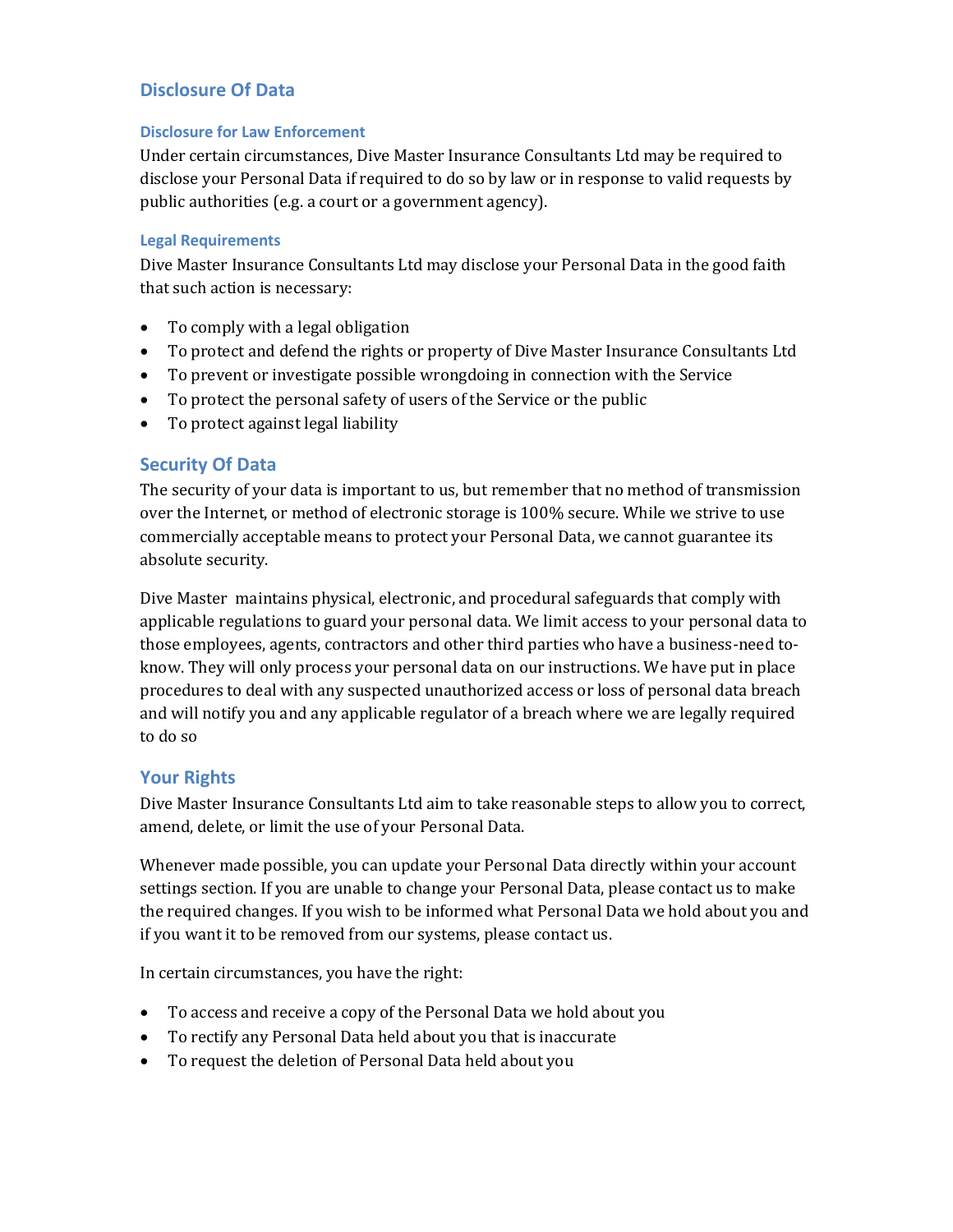You have the right to data portability for the information you provide to Dive Master Insurance Consultants Ltd. You can request to obtain a copy of your Personal Data in a commonly used electronic format so that you can manage and move it.

Please note that we may ask you to verify your identity before responding to such requests.

# **Service Providers**

We may employ third party companies and individuals to facilitate our Service ("Service Providers"), to provide the Service on our behalf, to perform Service-related services or to assist us in analyzing how our Service is used.These third parties have access to your Personal Data only to perform these tasks on our behalf and are obligated not to disclose or use it for any other purpose.

### **Analytics**

We may use third-party Service Providers to monitor and analyze the use of our Service.

## **Google Analytics**

Google Analytics is a web analytics service offered by Google that tracks and reports website traffic. Google uses the data collected to track and monitor the use of our Service. This data is shared with other Google services. Google may use the collected data to contextualize and personalize the ads of its own advertising network. You can opt-out of having your activity on the Service made available to Google Analytics by installing the Google Analytics opt-out browser add-on. The add-on prevents the Google Analytics JavaScript (ga.js, analytics.js, and dc.js) from sharing information with Google Analytics about visits activity.

For more information on the privacy practices of Google, please visit the Google Privacy Terms web page:<http://www.google.com/intl/en/policies/privacy/>

### **Advertising**

We may use third-party Service Providers to show advertisements to you to help support and maintain our Service.

### **Google AdSense DoubleClick Cookie**

Google, as a third party vendor, uses cookies to serve ads on our Service. Google's use of the DoubleClick cookie enables it and its partners to serve ads to our users based on their visit to our Service or other websites on the Internet.

You may opt out of the use of the DoubleClick Cookie for interest-based advertising by visiting the Google Ads Settings web page:

<http://www.google.com/ads/preferences/>

### **Behavioural Remarketing**

Dive Master Insurance Consultants Ltd uses remarketing services to advertise on third party websites to you after you visited our Service. We and our third-party vendors use cookies to inform, optimize and serve ads based on your past visits to our Service.

### **Google AdWords**

Google AdWords remarketing service is provided by Google Inc.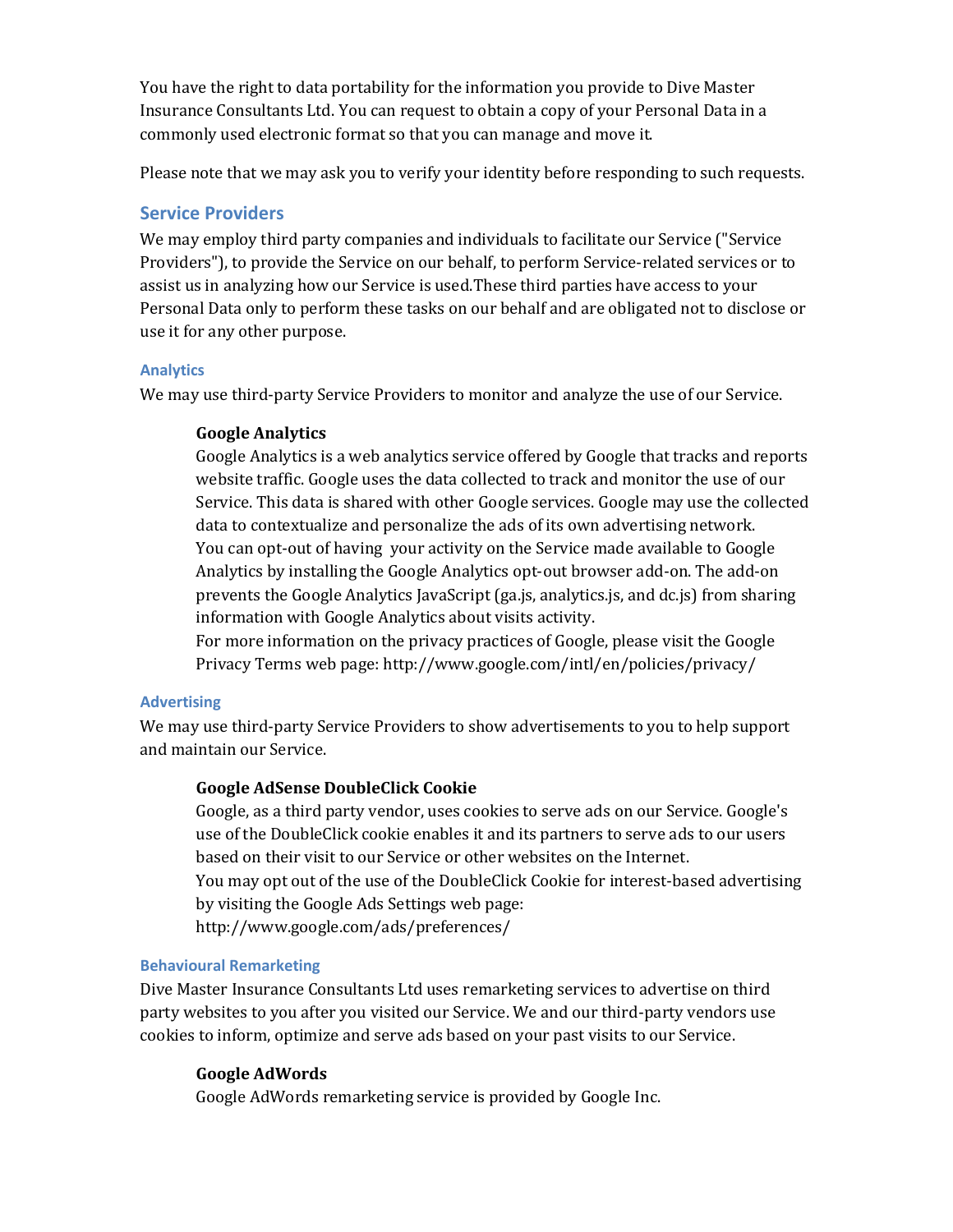You can opt-out of Google Analytics for Display Advertising and customize the Google Display Network ads by visiting the Google Ads Settings page: <http://www.google.com/settings/ads>

Google also recommends installing the Google Analytics Opt-out Browser Add-on <https://tools.google.com/dlpage/gaoptout> - for your web browser. Google Analytics Opt-out Browser Add-on provides visitors with the ability to prevent their data from being collected and used by Google Analytics.

For more information on the privacy practices of Google, please visit the Google Privacy Terms web page:<http://www.google.com/intl/en/policies/privacy/>

#### **Twitter**

Twitter remarketing service is provided by Twitter Inc.

You can opt-out from Twitter's interest-based ads by following their instructions: <https://support.twitter.com/articles/20170405>

You can learn more about the privacy practices and policies of Twitter by visiting their Privacy Policy page[: https://twitter.com/privacy](https://twitter.com/privacy)

#### **Facebook**

Facebook remarketing service is provided by Facebook Inc. You can learn more about interest-based advertising from Facebook by visiting this page[: https://www.facebook.com/help/164968693837950](https://www.facebook.com/help/164968693837950) To opt-out from Facebook's interest-based ads follow these instructions from Facebook[: https://www.facebook.com/help/568137493302217](https://www.facebook.com/help/568137493302217) Facebook adheres to the Self-Regulatory Principles for Online Behavioral Advertising established by the Digital Advertising Alliance. You can also opt-out from Facebook and other participating companies through the Digital Advertising Alliance in the USA [http://www.aboutads.info/choices/,](http://www.aboutads.info/choices/) the Digital Advertising Alliance of Canada in Canada<http://youradchoices.ca/> or the European Interactive Digital Advertising Alliance in Europ[e http://www.youronlinechoices.eu/,](http://www.youronlinechoices.eu/) or optout using your mobile device settings.

For more information on the privacy practices of Facebook, please visit Facebook's Data Policy:<https://www.facebook.com/privacy/explanation>

#### **Payments**

We may provide paid products and/or services within the Service. In that case, we use third-party services for payment processing (e.g. payment processors).

We will not store or collect your payment card details. That information is provided directly to our third-party payment processors whose use of your personal information is governed by their Privacy Policy. These payment processors adhere to the standards set by PCI-DSS as managed by the PCI Security Standards Council, which is a joint effort of brands like Visa, Mastercard, American Express and Discover. PCI-DSS requirements help ensure the secure handling of payment information.

The payment processors we work with are:

### **Sagepay or Paypal**

Their Privacy Policy can be viewed at <https://www.paypal.com/webapps/mpp/ua/privacy-full> https://www.sagepay.co.uk/policies/privacy-policy